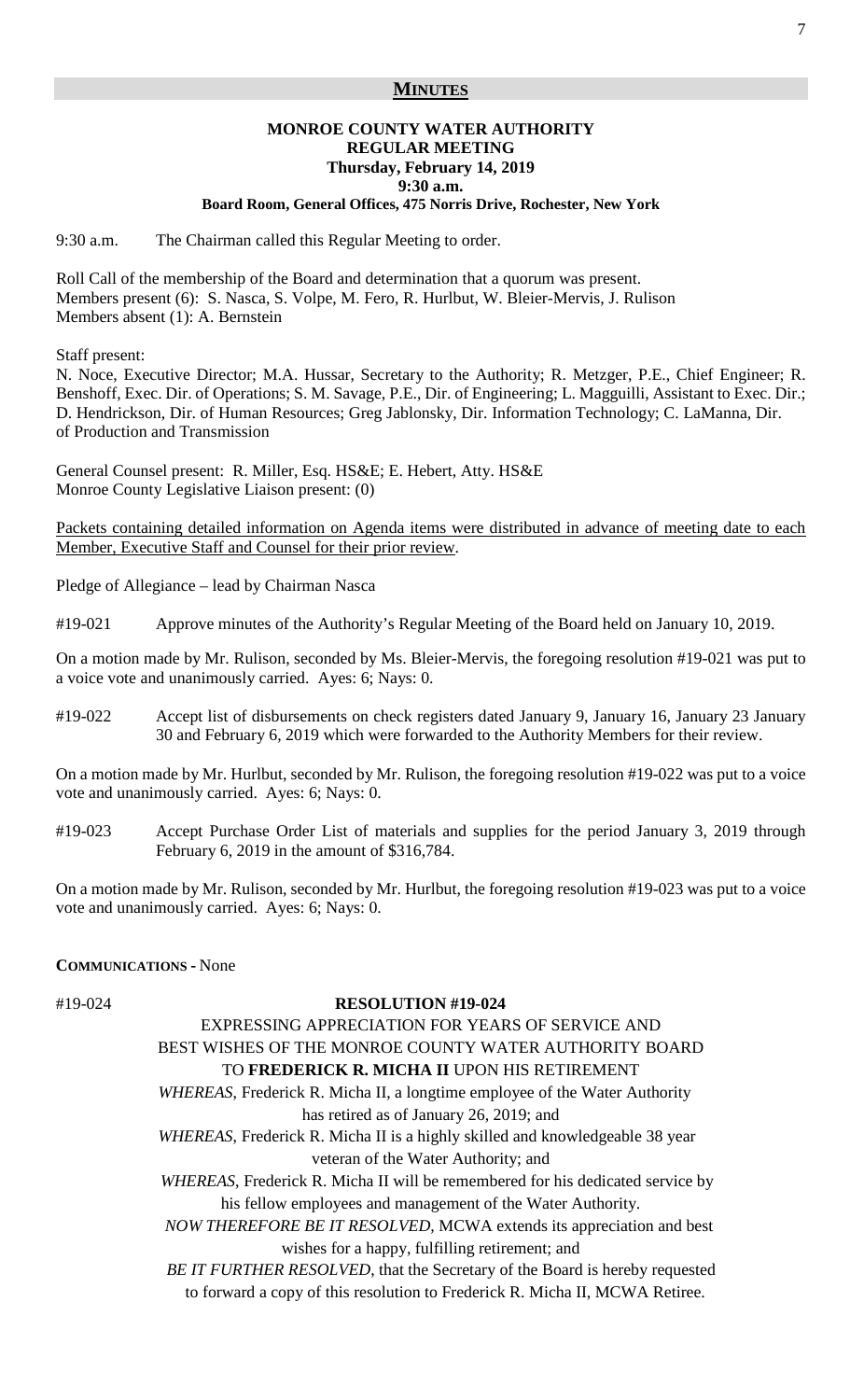#### MONROE COUNTY WATER AUTHORITY REGULAR MEETING – February 14, 2019

On a motion made by Mr. Rulison, seconded by Mrs. Volpe, the foregoing resolution #19-024 was duly put to a vote on roll call and unanimously carried. Ayes: 6 (Nasca, Volpe, Fero, Hurlbut, Bleier-Mervis, Rulison); Nays: 0.

## #19-025 **RESOLUTION #19-025**

## EXPRESSING APPRECIATION FOR YEARS OF SERVICE AND BEST WISHES OF THE MONROE COUNTY WATER AUTHORITY BOARD

# TO **RICHARD N. EPISCOPO** UPON HIS RETIREMENT

 *WHEREAS*, Richard N. Episcopo, a longtime employee of the Water Authority has retired as of January 30, 2019; and

 *WHEREAS*, Richard N. Episcopo is a highly skilled and knowledgeable 34 year veteran of the Water Authority; and

 *WHEREAS*, Richard N. Episcopo will be remembered for his dedicated service by his fellow employees and management of the Water Authority.

 *NOW THEREFORE BE IT RESOLVED,* MCWA extends its appreciation and best wishes for a happy, fulfilling retirement; and

 *BE IT FURTHER RESOLVED*, that the Secretary of the Board is hereby requested to forward a copy of this resolution to Richard N. Episcopo, MCWA Retiree.

On a motion made by Mr. Hurlbut, seconded by Mr. Fero, the foregoing resolution #19-025 was duly put to a vote on roll call and unanimously carried. Ayes: 6 (Nasca,Volpe, Fero,Hurlbut, Bleier-Mervis,Rulison);Nays: 0.

#19-026 Confirm the following personnel appointment pending approval and pursuant to the Rules and Regulations of the Monroe County Civil Service Commission:

> Appointment of **Michael DiGrazio to the title of Heavy Motor Equipment Operator**, effective March 4, 2019 at Salary Schedule 4, Group 6, Step 1.

On a motion made by Mr. Rulison, seconded by Mr. Hurlbut, the foregoing resolution #19-026 was duly put to a vote on roll call and unanimously carried. Ayes: 6 (Nasca,Volpe, Fero,Hurlbut, Bleier-Mervis,Rulison); Nays:  $\Omega$ .

Mr. Metzger requested authorization for item #19-027. He explained to the Members that the proposed services are for electrical engineering for various MCWA facilities and primarily on an as-needed basis. He also indicated that individual price proposals and schedules would be requested from each firm and evaluated for each project. Mr. Metzger also stated that any agreements would be for a term of five years.

#19-027 Authorize the execution of **Professional Services Agreements** with the following firms for **Electrical Engineering Services**: Arcadis of New York, Inc., Erdman, Anthony and Associates, Inc., and O'Brien & Gere Engineers, Inc.

On a motion made by Mr. Rulison, seconded by Ms. Bleier-Mervis, the foregoing resolution #19-027 was duly put to a vote on roll call and unanimously carried. Ayes: 6 (Nasca, Volpe, Fero, Hurlbut, Bleier-Mervis, Rulison); Nays: 0.

In discussion of item #19-028, Mr. Jablonsky stated that iWorld Professionals has been retained to provide recruitment and placement services to fill a vacant Senior Programmer Analyst position within the IT Department. Mr. Jablonsky added that if an acceptable candidate were found, appointment would occur at a later date. He also answered questions from Chairman Nasca relating to fees.

#19-028 Authorize the execution of a **Professional Services Agreement** with iWorld Professionals, LLC for **candidate recruitment and placement fees**in the amount of \$19,394 for a Senior Programmer Analyst to be named and appointed in March 2019.

On a motion made by Mr. Hurlbut, seconded by Mr. Rulison, the foregoing resolution #19-028 was duly put to a vote on roll call and unanimously carried. Ayes: 6 (Nasca,Volpe, Fero,Hurlbut,Bleier-Mervis,Rulison); Nays: 0

Mr. Benshoff briefed the members on item #19-029 explaining the function of Valve Boxes and that the low responsive, responsible bidder, Blair Supply Corp. has successfully provided these materials to the Authority in the past.

#19-029 Authorize the award of a **unit price contract for Valve Boxes and Lids** to the low responsive, responsible bidder, **Blair Supply Corporation** in the estimated bid amount of \$39,186. This is a one-year unit price contract with the option to renew for up to four (4) additional one-year terms upon mutual consent of the Authority and the Contractor.

On a motion made by Mr. Hurlbut, seconded by Mr. Rulison, the foregoing resolution #19-029 was duly put to a vote on roll call and unanimously carried. Ayes: 6 (Nasca,Volpe, Fero,Hurlbut,Bleier-Mervis,Rulison); Nays: 0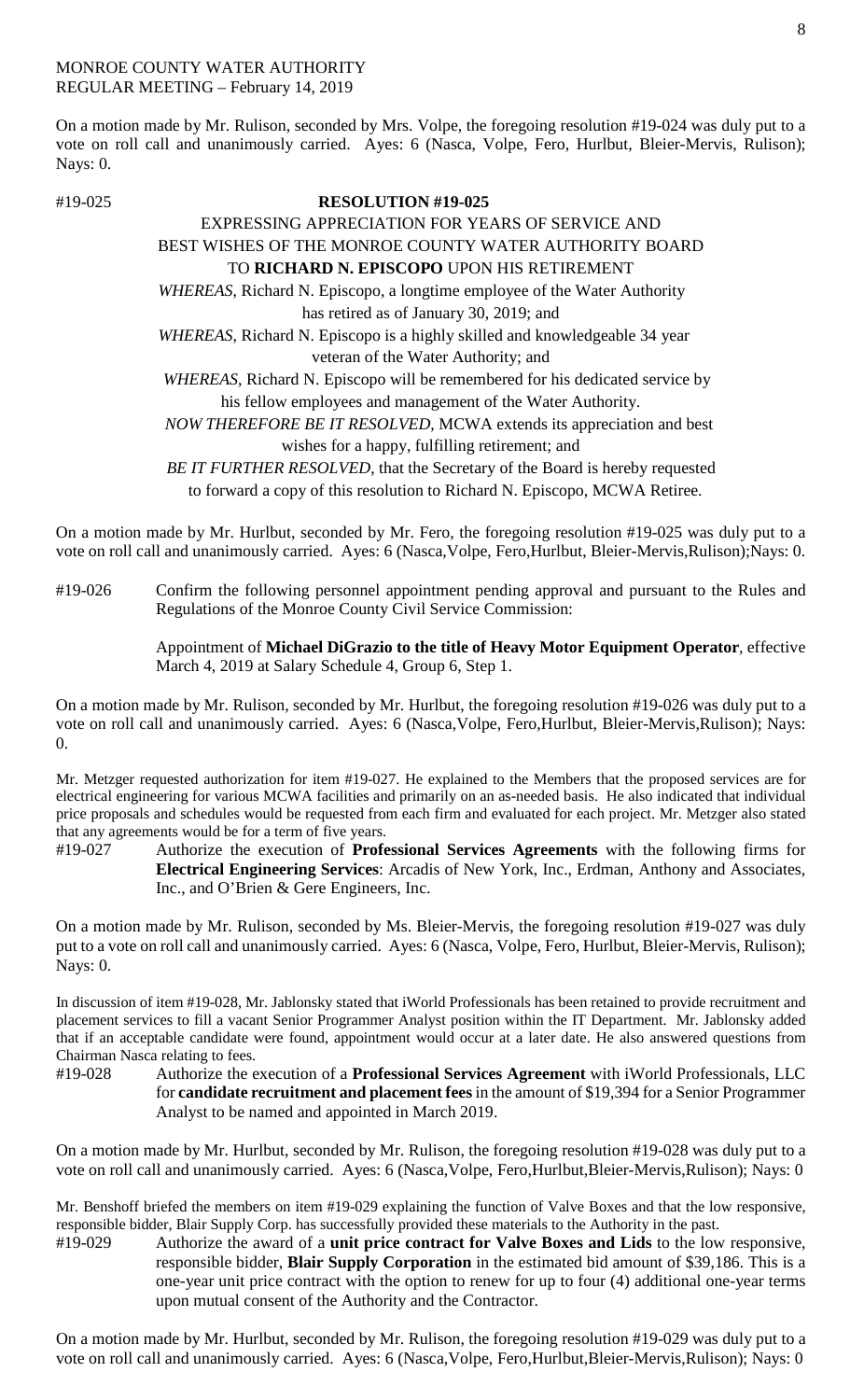### MONROE COUNTY WATER AUTHORITY REGULAR MEETING – February 14, 2019

For items #19-030 and #19-031, Mr. Savage addressed the Members, explaining these two contracts are for annual asphalt and concrete restoration within the Authority's service area. He indicated that in an effort to enhance our responsiveness, the contract is split into two contracts, one for the Authority's service area, East of the Genesee River and the other for our service area West of the Genesee River. He recapped bid results for both contracts.

#19-030 Authorize the award of a unit price contract for the **2019 Pavement Replacement Contract – East Side** to the low responsive, responsible bidder, Central Roadways, Inc. for the bid amount of \$1,598,425. This Contract may be extended for four (4) subsequent one-year terms with mutual, written consent.

On a motion made by Mr. Rulison, seconded by Ms. Bleier-Mervis, the foregoing resolution #19-030 was duly put to a vote on roll call and successfully carried. Ayes: 5 (Nasca, Fero, Hurlbut, Bleier-Mervis, Rulison) Nays: 1 (Volpe).

#19-031 Authorize the award of a unit price contract for the **2019 Pavement Replacement Contract – West Side** to the low responsive, responsible bidder, Central Roadways, Inc. for the bid amount of \$996,312.50. This Contract may be extended for four (4) subsequent one-year terms with mutual, written consent.

On a motion made by Mr. Rulison, seconded by Mr. Fero, the foregoing resolution #19-031 was duly put to a vote on roll call and successfully carried. Ayes: 5 (Nasca, Fero, Hurlbut, Bleier-Mervis, Rulison); Nays: 1 (Volpe).

In discussion of Item #19-032, Mr. Savage briefed the Members on this unit price contract that includes several items used on an as needed basis to support the install of water services, vaults, water mains and appurtenances (associated items) throughout the Water Authority's service area. He recapped bid results and indicated that Villager Construction, Inc. was also the previous contract holder. Mr. Savage also explained that the total price bid is based on estimated quantities. He also added that over the past three-years, not all items in the contract were utilized and he referenced comparative data that indicated average usage for the previous contract was \$2,000,000.

#19-032 Authorize the award of a unit price contract for the **2019 Service and Water Main contract** to the low responsive, responsible bidder, **Villager Construction, Inc.** in the bid amount of \$6,075,000 with the option to extend for two (2) one-year terms.

On a motion made by Mr. Hurlbut, seconded by Mr. Rulison, the foregoing resolution #19-032 was duly put to a vote on roll call and unanimously carried. Ayes: 6 (Nasca,Volpe, Fero,Hurlbut,Bleier-Mervis,Rulison); Nays: 0.

For item #19-033, Mr. LaManna addressed the Members indicating that this unit price contract is for the purchase and delivery of fire alarm equipment only and that qualified Authority personnel will be providing installation services. #19-033 Authorize the award of the **Fire Alarm Equipment unit price contract** to the low responsive,

responsible bidder, West Fire, Inc. for the bid amount of \$65,087.25.

On a motion made by Ms. Bleier-Mervis, seconded by Mr. Rulison, the foregoing resolution #19-033 was duly put to a vote on roll call and unanimously carried. Ayes: 6 (Nasca,Volpe, Fero,Hurlbut,Bleier-Mervis,Rulison); Nays: 0.

For item #19-034, Mr. Benshoff addressed the Members for authorization, explaining that the new 2019 Backhoe Loaders purchase is to replace existing 8-year old equipment that will also be used as trade-in allowance towards the new 2019 equipment purchase.

#19-034 Authorize the **purchase of two (2) new and unused 2019 John Deere 310SL Backhoe Loaders**, under NYS OGS Contract #PC67075, NJPA Contract #032515-JDC, Group #40625 (Heavy Equipment) Award #22792 – from John Deere Shared Services d/b/a John Deere Construction Retail Sales (delivery by authorized reseller, Five Star Equipment) at an approximate net cost of \$138,000 with trade-in of two (2) existing MCWA backhoes (Ser #00721 and Ser. #222989).

On a motion made by Mr. Fero, seconded by Mr. Hurlbut, the foregoing resolution #19-034 was duly put to a vote on roll call and unanimously carried. Ayes: 6 (Nasca,Volpe, Fero,Hurlbut,Bleier-Mervis,Rulison); Nays: 0.

Mr. Benshoff again briefed the Members regarding purchasing authorization on item #19-035. He explained that the new Tag Trailer would be replacing an existing aged and smaller sized trailer. The newer and larger (load capacity and size) trailer will have a positive impact on decreasing outsourcing costs for particular heavy equipment transports done in the past by contractors.

#19-035 Authorize the **purchase of one (1) new and unused Heavy Duty TK40LP Trail King Tag Trailer** under NYS OSG Contract #PC67422, NJPA Contract #052015-TKI, Group #40625 (Heavy Equipment) Award #PGB22792 at an approximate cost of \$23,400 through authorized reseller, Five Star Equipment.

9

On a motion made by Mr. Rulison, seconded by Mrs. Volpe, the foregoing resolution #19-035 was duly put to a vote on roll call and unanimously carried. Ayes: 6 (Nasca,Volpe, Fero,Hurlbut,Bleier-Mervis,Rulison); Nays: 0.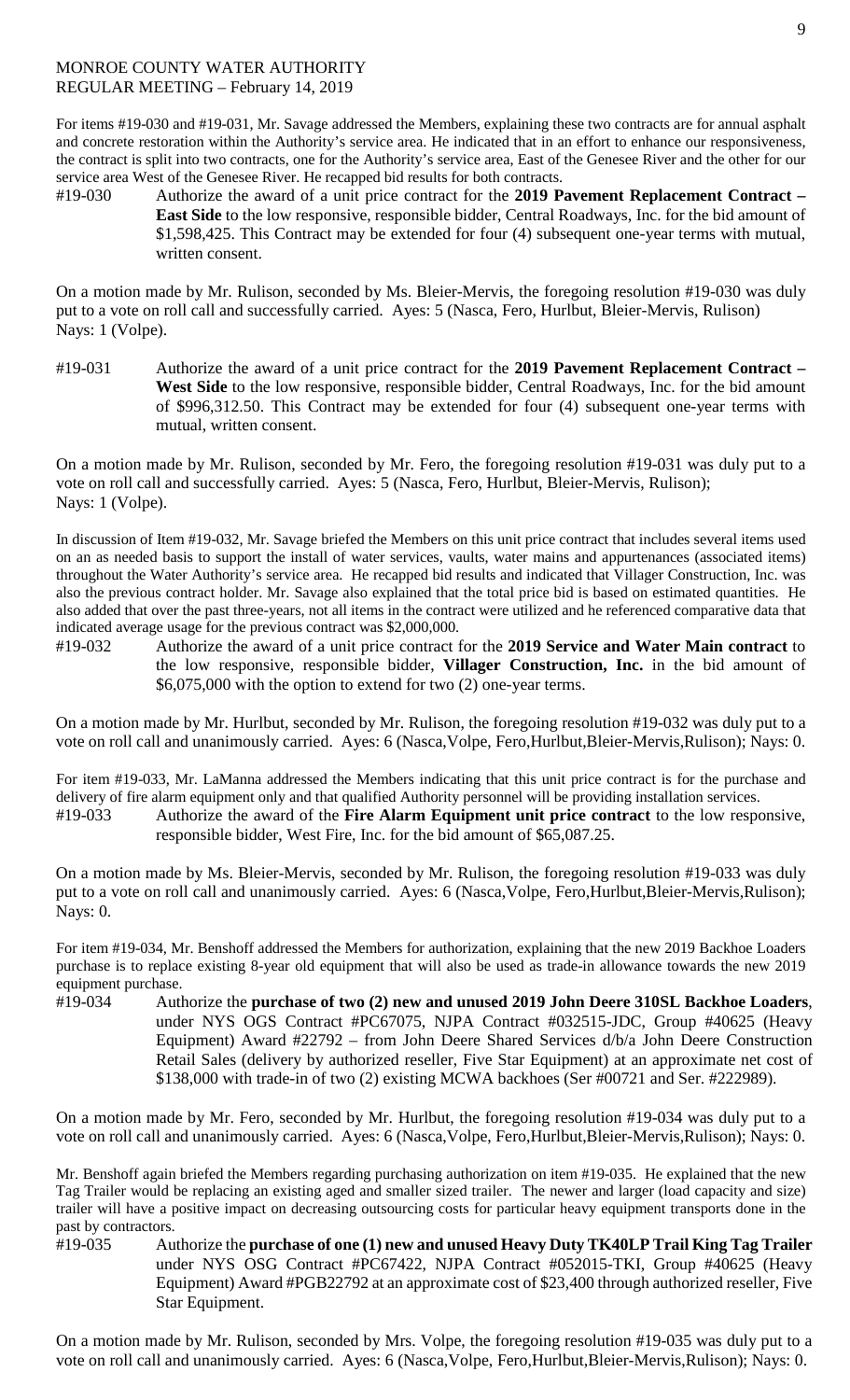## MONROE COUNTY WATER AUTHORITY REGULAR MEETING – February 14, 2019

For item #19-036, Mr. Savage explained to the Members that the concrete repairs are part of the ongoing maintenance program that will help to prevent further deterioration of the concrete at SWTP. There were three (3) bids submitted and the lowest responsive, responsible bidder, Patterson-Stevens Inc., has successfully completed work for the Authority in the past.

#19-036 Authorize the award of a unit price contract for the **Concrete Repairs – Shoremont Water Treatment Plant (SWTP)** to the low, responsive, responsible bidder, Patterson-Stevens Inc., in the bid amount of \$52,425.

On a motion made by Mr. Rulison, seconded by Mrs. Volpe, the foregoing resolution #19-036 was duly put to a vote on roll call and unanimously carried. Ayes: 6 (Nasca,Volpe, Fero,Hurlbut,Bleier-Mervis,Rulison); Nays: 0.

For items #19-037 and #19-038, Mr. Jablonski addressed the Members requesting authorization to purchase various SCADA and Business Network equipment and various licenses for particular software programs, utilizing the NYS OGS Technology and Commodity Contract and the NYS Contract through Dell Marketing, respectively for the annual 2019 estimated costs listed.

#19-037 Authorize the purchase of **Network equipment for the SCADA and Business Network** for 2019 from the NYS OGS Technology and Commodity contracts at a total estimated cost of \$100,000.

On a motion made by Mr. Hurlbut, seconded by Mr. Rulison, the foregoing resolution #19-037 was duly put to a vote on roll call and unanimously carried. Ayes: 6 (Nasca,Volpe, Fero,Hurlbut,Bleier-Mervis,Rulison); Nays: 0.

#19-038 Authorize the purchase of **various licenses** from Dell Marketing, LP under NYS Contract PS66134 at a total estimated cost of \$50,000.

On a motion made by Mr. Rulison, seconded by Mr. Hurlbut, the foregoing resolution #19-038 was duly put to a vote on roll call and unanimously carried. Ayes: 6 (Nasca,Volpe, Fero,Hurlbut,Bleier-Mervis,Rulison); Nays: 0.

#19-039 Authorization to **amend Resolution #18-133** (ref: 6/7/18) to **extend the contract period through April 30, 2019** for the purchase of Concrete Mixes Delivered (Delivered Concrete) utilizing Monroe County Contract No. 0414-18, #4700007455 (currently held by Cranesville Block Co., Inc.) for an estimated amount of \$40,000.

On a motion made by Mrs. Bleier-Mervis, seconded by Mr. Rulison, the foregoing resolution #19-039 was duly put to a vote on roll call and unanimously carried. Ayes: 6 (Nasca, Volpe, Fero, Hurlbut, Bleier-Mervis, Rulison); Nays: 0.

#19-040 The Members of the Authority expressly make the following determinations for all awards of Procurement Contracts made during this meeting: (i) the proposed awardee has been found to be responsible; (ii) the proposed awardee complied with the State Finance Law provisions regarding Permissible Contacts (as defined in the Authority's Procurement Disclosure Policy); (iii) the proposed awardee has (or will prior to the final award being effective) complied with the State Finance Law provisions that require disclosure of all information required to be in the Authority's Solicitation Materials (as such term is defined in the Authority's Procurement Disclosure Policy); and (iv) the procurement process did not involve conduct that is prohibited by the Public Officers Law, the Authority's Procurement Disclosure Policy, and the Authority's Code of Ethics and Conflict of Interest Policies.

On a motion made by Mr. Fero, seconded by Mr. Rulison, the foregoing resolution #19-040 was duly put to a vote on roll call and unanimously carried. Ayes: 6 (Nasca,Volpe, Fero,Hurlbut,Bleier-Mervis,Rulison); Nays: 0.

In discussion of item #19-041, Mr. Metzger briefed the Members stating that this request will be setting the groundwork for Phase II of the Genesee County's water project. The Project will allow MCWA to provide Genesee County with an additional water supply capacity of 2.4 million gallons per day. The overall project is made up of several individual components in both Monroe and Genesee Counties. Mr. Metzger went on to say that, Internal Revenue code and applicable regulations require the Authority to take official action in connection with the payment of certain expenses of the Project, prior to the issuance of tax-exempt bonds, to allow the Authority to be reimbursed for such expenditures. Mr. Metzger then addressed various questions from the Members relating to Phase III of the project.

#19-041 **WHEREAS**, the Monroe County Water Authority (the "Authority") has an intent to finance the costs of certain capital improvements for Phase 2 of Genesee County's water supply project, including (i) installing new water mains, (ii) increasing the Authority's ability to deliver water to Genesee County by expanding certain existing pump stations or installing additional pump stations, and (vii) any incidental improvements related thereto (the "Project"); and

> **WHEREAS**, the Internal Revenue Code and applicable regulations require the Authority to take this action in connection with the payment of certain expenses of the Project prior to the issuance of tax-exempt bonds, to allow the Authority to be reimbursed for such expenditures.